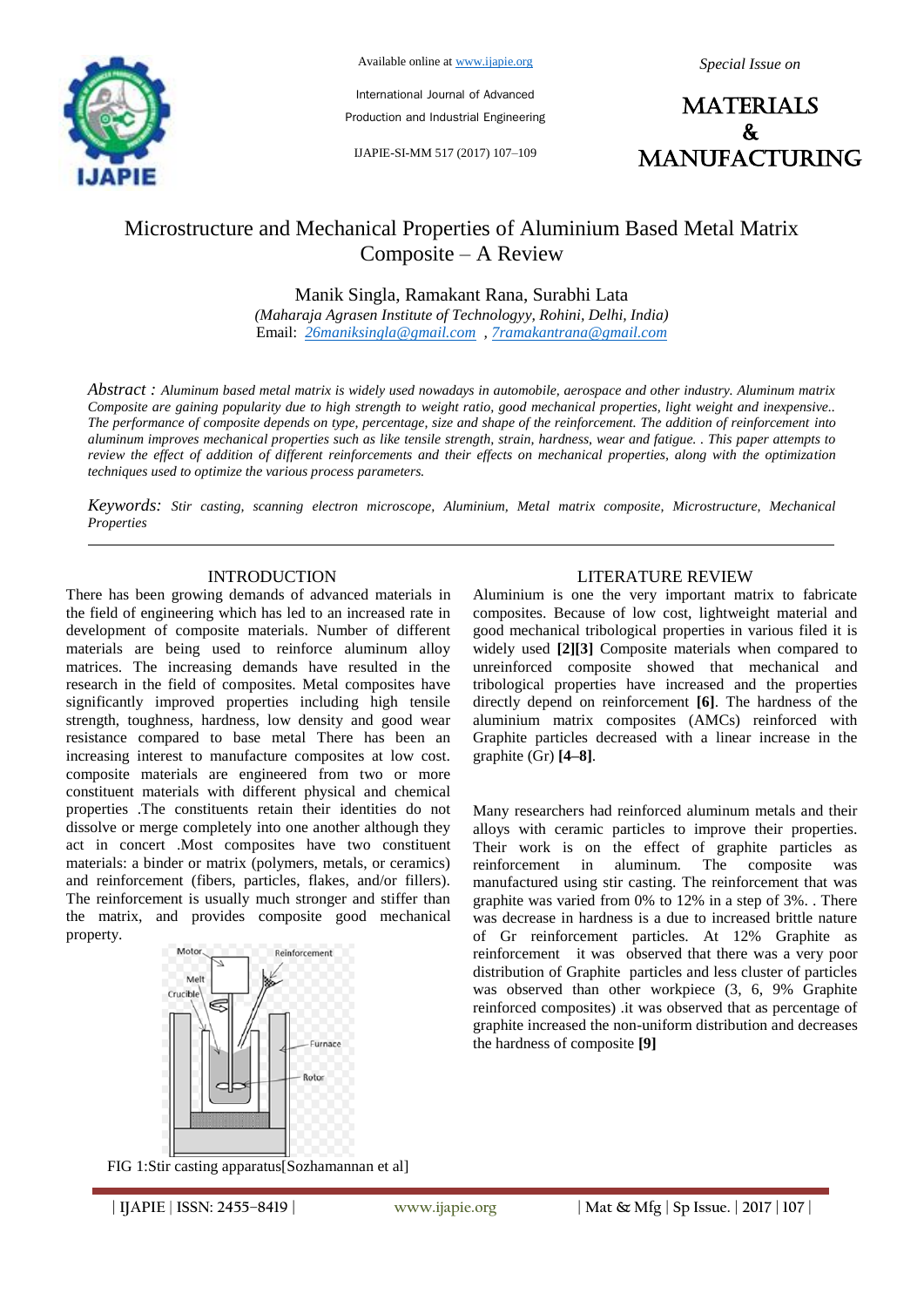

FIG 2:Relationship of stress and strain as Sic percentage is increased **[10]**

The use of B4C, TiB2 and ZrSiO4 as reinforcement and studied changes in mechanical properties of aluminium matrix composites.Then using the experimental data model named Levenberg-Marquardt Algorithm (LMA) neural networks was constructed .the result shows that maximum improvement was achieved through adding ZrSiO4 and TiB2, 52% and 125% increase in tensile strength and hardness, respectively**[11]**.The performance and properties of the AMCs depend on various factors such as uniform distribution of reinforced particles, bonding between the aluminium and reinforcement **[12]**. Therefore, it is difficult to produce a good AMCs having uniform distribution and good bond. Powder metallurgy and stir casting are used to produce AMCs. But, the common defects of casting such as porosity, clustering and segregation of particles are always there **[13– 17].**

Reinforced aluminium matric composite with Boron Carbide (B4C) with an average particle size 25 μm and different weight percentages using stir casting method.the results showed with the increase in weight percentage of B4C particles the tensile strength and hardness has increased**[18]**



FIG 2: Microstrucrure of aluminum (LM24),3 wt% of garnet, 9 wt% of garnet, 15 wt% of garne **[19]**

The casted matrix using groundnut shell ash (GSA) and silicon carbide, silicon carbide with different ratios (10:0, 7.5:2.5, 5.0:5.0, 2.5:7.5 and 0:10) constituted 6 and 10 wt. % were used as reinforcing agent while the matrix material was Al–Mg–Si alloy. The groundnut shell was procured and then burned to obtain groundnut shell ash the results showed that with increasing percentage of reinforcing agent the hardness, ultimate tensile strength and specific strength of the composite decreased slightly**[20]**.

The AMC reinforced with alumina, rice husk ash (RHA) and graphite. Then properties such as. Hardness, tensile properties, scanning electron microscopy, and wear test were tested .With increase in weight ratio of rice husk ash and graphite the hardness decrease significantly. When the percentage of rice husk ash was increased to 50 % there was no much effect of graphite on hardness. The composites without graphite exhibited greater wear susceptibility in comparison to the composite grades containing graphite. However the wear resistance decreased with increase in the graphite content from 0.5 to 1.5 weight%**[21]**When AMC was tested aluminum matrix composite using selected cutting parameters such as cutting speed, feed per tooth and different kinematics (up milling and down milling) on surface properties. As cutting speed increased (up to 200 m/min) which resulted in a reduced void formation and higher absolute values of compressive residual stresses. As feed per tooth increased which resulted in higher surface roughness**[22]**

Casted aluminum matrix composite using Silicon carbide and Titanium di boride as reinforcement .mechanical test were carried such as hardness using Vickers hardness testing instrument,wear test and tensile test .The casted specimens were carefully machined(turning operation). The effect of machining parameters such as cutting speed, feed rate, depth of cutand weight percentage of TiB2 on surface roughness were observed.The analysis using variance method showed that 38.86% of TiB2 reinforcement is the most influential parameter which largely affects surface quality**[22]**.

Dinaharan casted aluminum matrix using various ceramic particles, such as SiC, Al2O3, TiC, B4C and WC .test such as The microstructure, micro hardness and tensile strength were carried on casted material SiC, TiC, B4C and WC reinforced particles had fragmentation during FSP because of plastic deformation and contact with the rotating tool. The fragmented particles mixed well with aluminum. All types of reinforcement enhanced the UTS of aluminum**[23].**

Casted aluminum matrix using fly ash as reinforcement varying its percentage 14.3 % and 13.2%by volume .mechanical properties such as tensile properties, compression strength were observed**[24]**.The effect of addition of magnesium of aluminum based metal matrix using FSP, Grain refinement, improved hardness, wear resistance, mechanical behavior, improved bioactivity and corrosion resistance are the common observations**[25].**